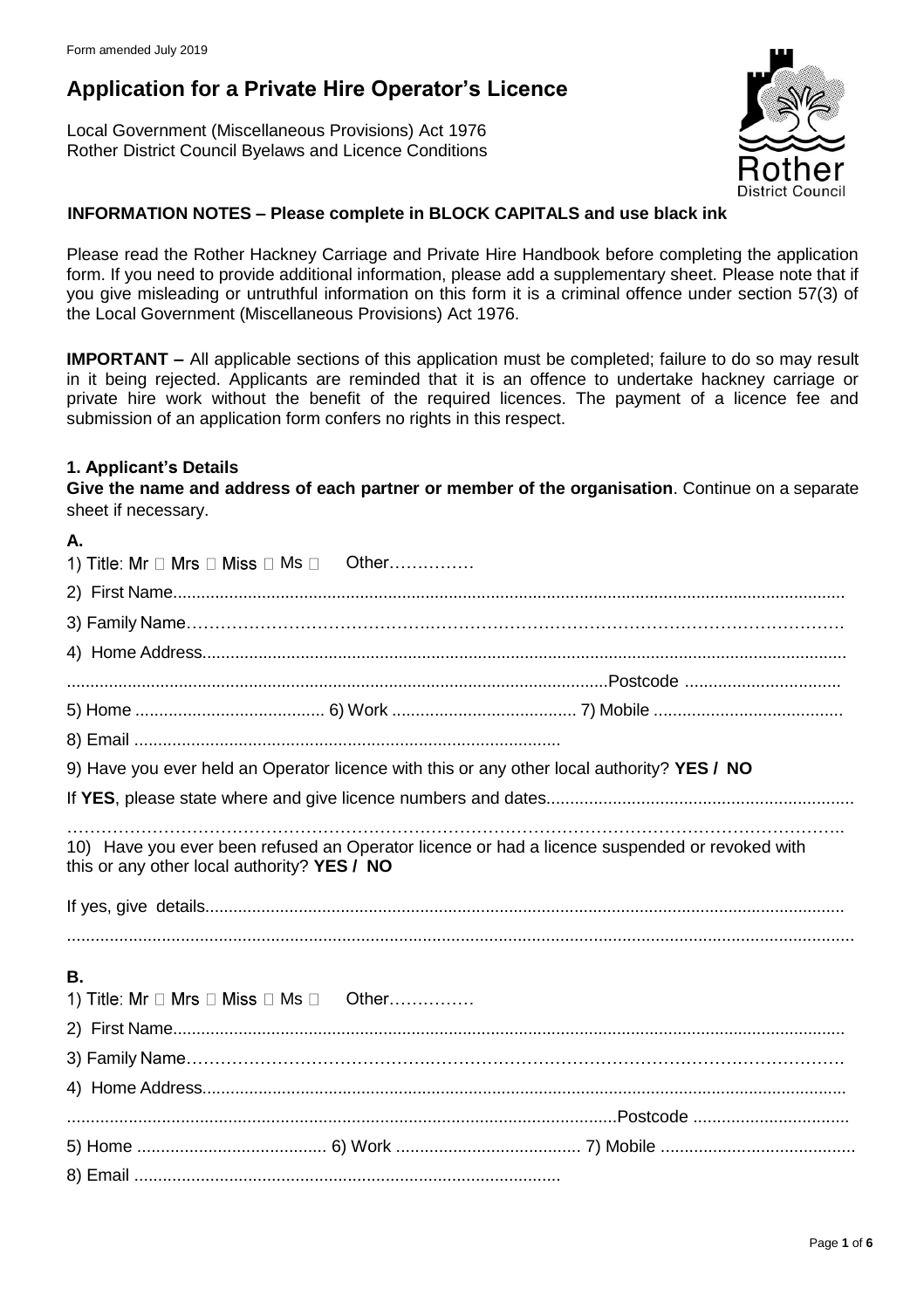| 9) Have you ever held an Operator licence with this or any other local authority? YES / NO                                                                                |  |  |
|---------------------------------------------------------------------------------------------------------------------------------------------------------------------------|--|--|
|                                                                                                                                                                           |  |  |
| 10) Have you ever been refused an Operator licence or had a licence suspended or revoked with this or<br>any other local authority? YES / NO                              |  |  |
|                                                                                                                                                                           |  |  |
|                                                                                                                                                                           |  |  |
| C.<br>1) Title: Mr $\Box$ Mrs $\Box$ Miss $\Box$ Ms $\Box$ Other                                                                                                          |  |  |
|                                                                                                                                                                           |  |  |
|                                                                                                                                                                           |  |  |
|                                                                                                                                                                           |  |  |
|                                                                                                                                                                           |  |  |
|                                                                                                                                                                           |  |  |
|                                                                                                                                                                           |  |  |
| 9) Have you ever held an Operator licence with this or any other local authority? YES / NO                                                                                |  |  |
|                                                                                                                                                                           |  |  |
| 10) Have you ever been refused an Operator licence or had a licence suspended or revoked with this or<br>any other local authority? YES / NO                              |  |  |
|                                                                                                                                                                           |  |  |
|                                                                                                                                                                           |  |  |
| 2. Company Details                                                                                                                                                        |  |  |
|                                                                                                                                                                           |  |  |
|                                                                                                                                                                           |  |  |
|                                                                                                                                                                           |  |  |
|                                                                                                                                                                           |  |  |
| 5) Has planning permission for the use of a private hire booking office been obtained for this address?<br>YES / NO                                                       |  |  |
| If the answer is YES, give the date planning permission was granted and a copy or serial number of the<br>permission.                                                     |  |  |
|                                                                                                                                                                           |  |  |
| If NO you should either provide written confirmation that permission is not required or you must contact<br>the council's planning office and obtain planning permission. |  |  |
| 6) Has planning permission for the use of a radio mast been obtained for this address? YES / Not<br><b>Applicable</b>                                                     |  |  |
| 7) Has a radio licence been obtained for this address? YES / Not Applicable                                                                                               |  |  |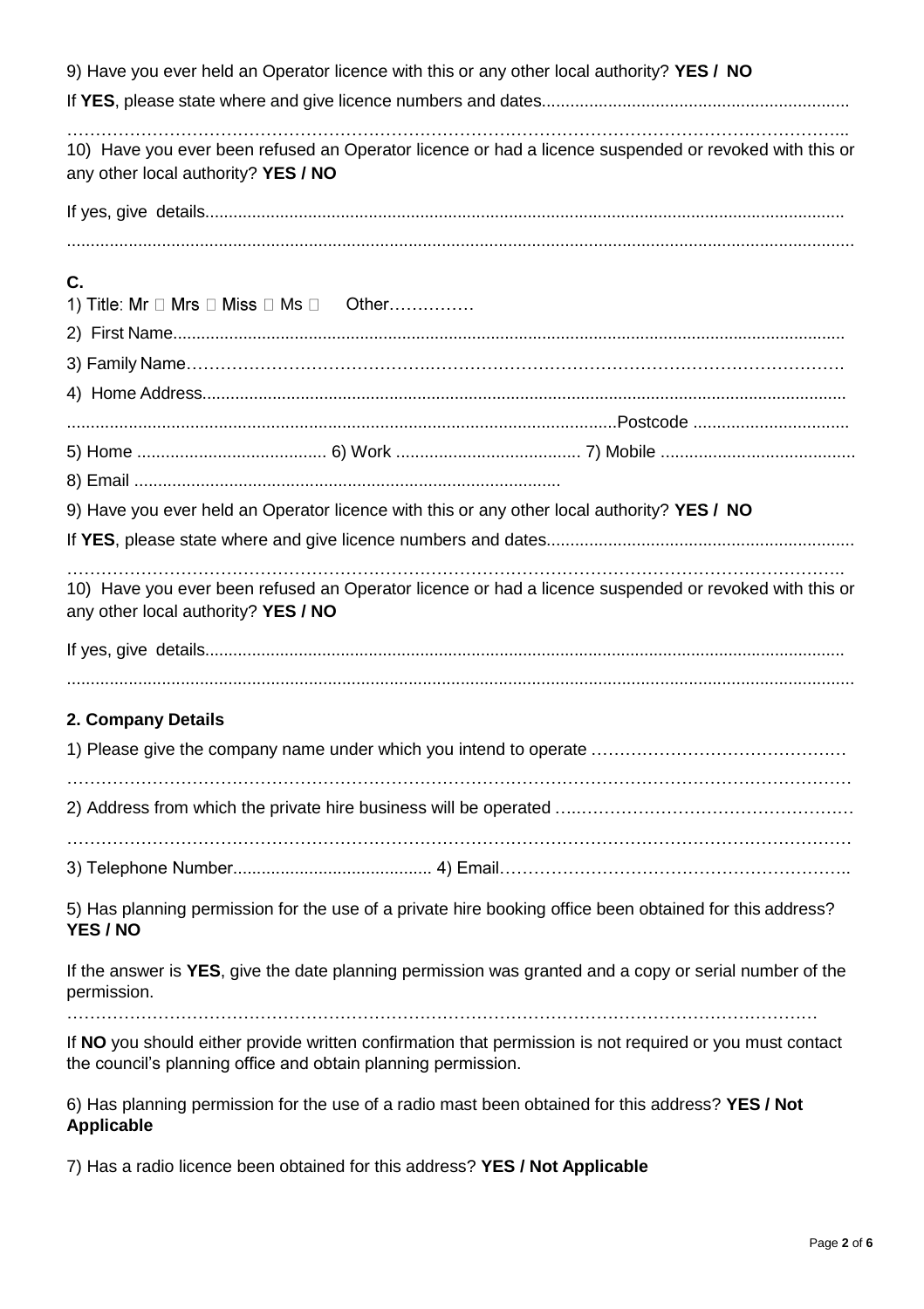If the answer to question 6 and/or 7 is **YES**, give the date planning permission was granted and a copy or serial number of the permission and/or licence details.

…………………………………………………………………………………………………………………………

8) How many Private Hire Vehicles will you be operating under this licence? .................

## **3. Limited Company Details (only to be completed by a limited company)**

## **4. Criminal Offences**

1) Are there any prosecutions pending against any of the applicants (including the company secretary if applicable)? **YES / NO**

If Yes please complete the table below. If No please insert the word Nil or None below

| <b>Name</b> | <b>Alleged Offence</b> | Date of Court<br>Hearing |
|-------------|------------------------|--------------------------|
|             |                        |                          |
|             |                        |                          |
|             |                        |                          |

2) Do any of the applicants (including the company secretary if applicable) have ANY cautions or criminal convictions recorded against them? In determining your application, the Council is entitled to consider all convictions, spent or otherwise. **YES / NO**

If Yes please complete the table below. If No please insert the word Nil or None below

| <b>Name</b> | <b>Date</b> | Court | <b>Offence</b> | <b>Sentence</b> |
|-------------|-------------|-------|----------------|-----------------|
|             |             |       |                |                 |
|             |             |       |                |                 |
|             |             |       |                |                 |

**5. The following documents are required** (Applicants who already hold, or have applied for a Dual Drivers Licence, are not required to submit a standard disclosure)

- $\square$  Completed Application form<br>  $\square$  Completed Disclosure and B
- Completed Disclosure and Barring Service form (or reference number for on-line application) together with supporting documents
- □ Licence fee

### **Payment**

| Private Hire Operator's Licence (3 years)                  | £315  |
|------------------------------------------------------------|-------|
| Private Hire Operator's Licence (5 years)                  | £525  |
| Private Hire Operator's Licence over 20 vehicles (3 years) | £630  |
| Private Hire Operator's Licence over 20 vehicles (5 years) | £1000 |
| Disclosure & Barring Service (CRB) Fee                     | £60   |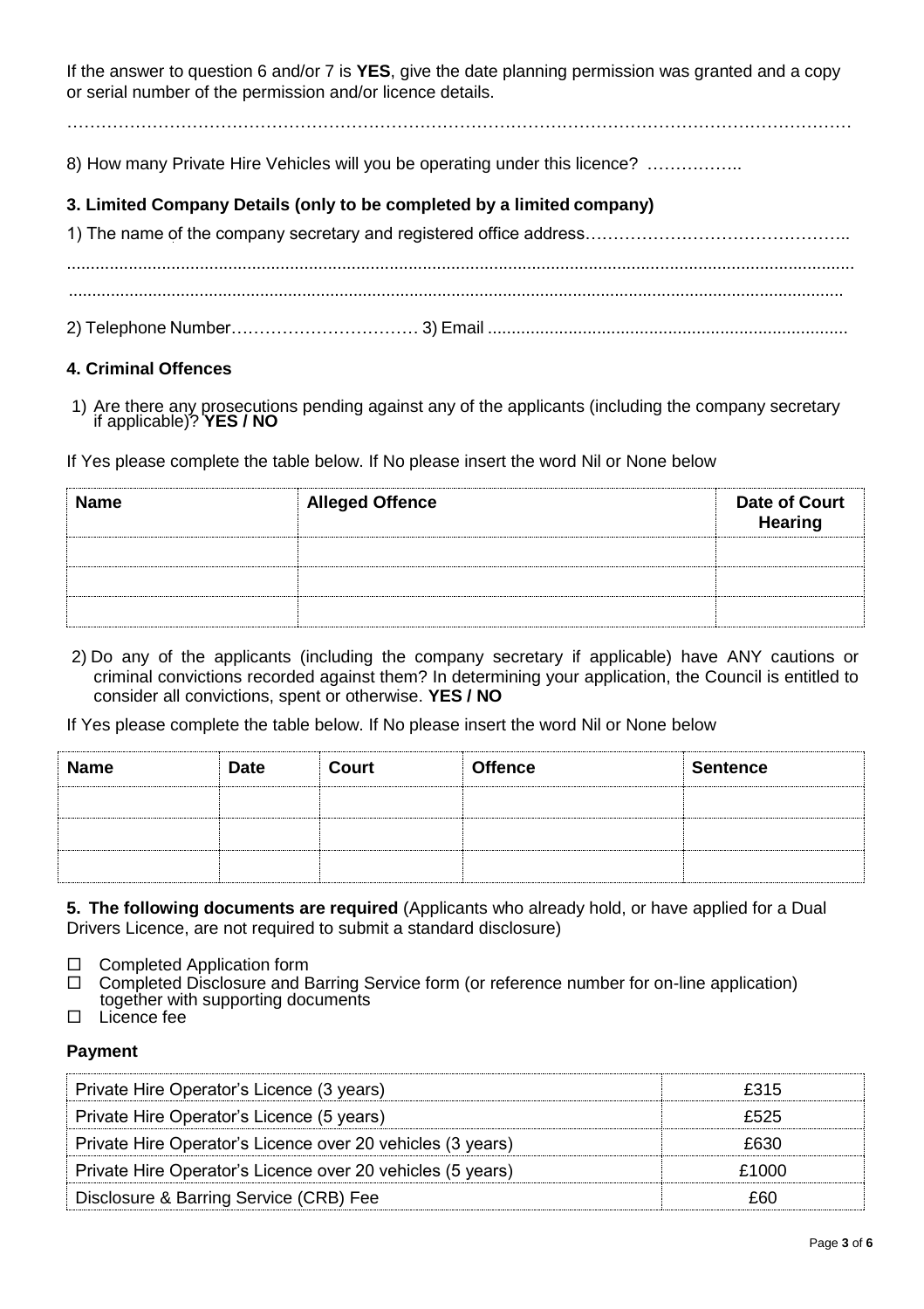Please note that payment can only be accepted by cheque or on-line, we cannot accept cash. To pay online visit<http://www.rother.gov.uk/MakeATaxiPayment> (if you do not have your own facilities, please use the computers in Reception at the Town Hall).

**Note:** fees for ALL licences are payable at the time of making an application. An application made without payment of the correct fee is not valid, and will not be processed. Applications which are withdrawn during the application process or are ultimately refused, will have the fee refunded, but an administrative fee to cover the Council's costs will be charged.

## **Declaration**

#### **Data Protection:**

Rother District Council is committed to ensuring that your privacy is protected and will only use and store your personal data in line with the General Data Protection Regulation 2016 and the Data Protection Act 2018. The data collected from this form will be used for the purposes of processing and administrating your application. We may share your personal data with other Council departments in order to provide the service you have requested and to ensure that the information we hold about you is accurate and up to date. For further information and your rights on how the Council uses your personal information, please view our full Privacy Policy, including our Licencing Privacy Notice, available on our website using the following link:

<http://www.rother.gov.uk/privacypolicy>

#### **Audit Commission Act 1998:**

The Council is under a duty to protect the public funds it administers and to this end may use the information you have provided on this form for the prevention and detection of fraud. It may share this information with other departments within the Council or external organisations responsible for auditing and administering public funds for these purposes.

#### **Public Register of Licences:**

We keep a public register of all dual driver, hackney & private hire vehicle, and private hire operator licences issued and held within the Rother district. In addition, we keep a register of licensed wheelchair accessible vehicles.

<http://www.rother.gov.uk/article/13198/Hackney-Carriage-and-Private-Hire-Public-Registers>

For further information, see: [www.rother.gov.uk](http://www.rother.gov.uk/) or contact the Licensing Officer on 01424 787550.

**I understand that the information that I have given in this form and in any other form completed in respect of my application will be taken into account by the Council when determining the application. I declare that all such information is true and complete to the best of my knowledge and belief and acknowledge that I shall be liable to prosecution if I have made a false statement or omitted any relevant fact.**

**I confirm that I have read and understood the conditions booklet supplied to me by the Council relating to this application. I understand I must comply with the conditions that will be attached to the licence if it is granted.**

### **How to Contact us:**

**T:** 01424 787550 **E:** [licensing@rother.gov.uk](mailto:licensing@rother.gov.uk) **W:** [www.rother.gov.uk](http://www.rother.gov.uk/) **Address**: Licensing Team, Rother District Council, Town Hall, Bexhill-on-Sea, TN39 3JX.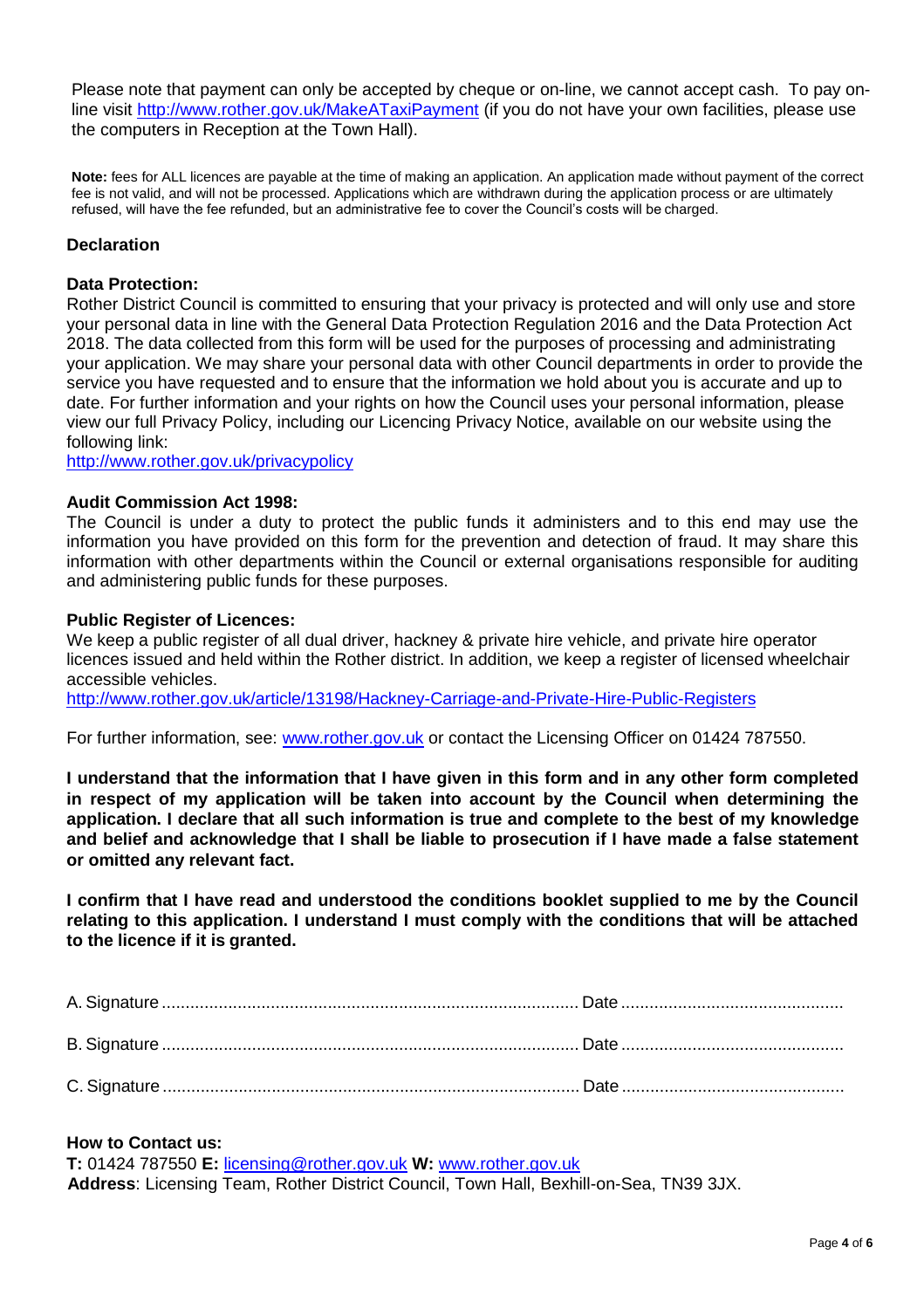## **Reference Guidance Note**

#### *(NB: Applicants who hold or are applying for a Dual Drivers Licence are not required to submit further references)*

The reference form (see reverse) should be completed by people who have known the applicant for at least twelve consecutive months.

The referees should complete and sign the form. In doing this, the referee will be recommending the applicant to the Council as a Dual Driver (Hackney Carriage/Private Hire) within Rother.

#### **NB: Relatives will not be considered acceptable as referees**

#### **Referee 1**

This section should be completed by a present employer. If a present employer is not available, then a previous employer will be adequate. If an employer is not available, e.g. the applicant was previously self-employed, then a second professionally qualified person as listed below, will be acceptable.

#### **Referee 2**

This should be signed by one of the people below who has known the applicant personally for at least one year:

Member of Parliament Justice of the Peace Minister of Religion Local Councillor Bank Officer Established Civil Servant Police Officer, or Any other professionally qualified person (engineer, lawyer, teacher, etc)